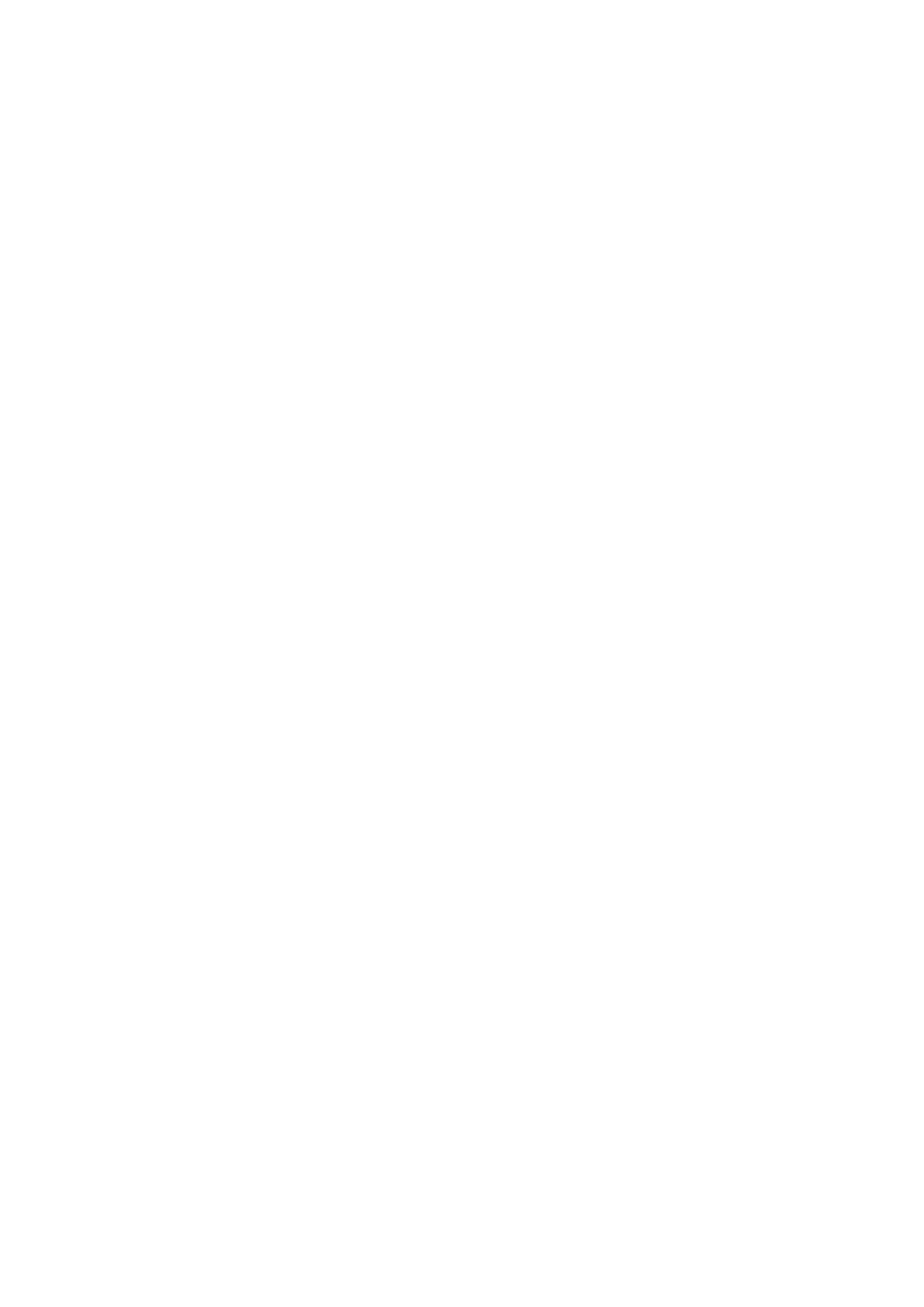LIAA - Investment and Development Agency of Latvia

### **Common types of temporary residence permits for commercial activities and investors**

| TRP type                                                       | Additional documents and requirements                                                                                                                                                                                                                                                                                                                                                                                                                |
|----------------------------------------------------------------|------------------------------------------------------------------------------------------------------------------------------------------------------------------------------------------------------------------------------------------------------------------------------------------------------------------------------------------------------------------------------------------------------------------------------------------------------|
| Labour or<br>enterprise<br>agreement                           | • The employer shall register a vacancy in the State Employment Agency; submits the invitation to the<br>OCMA if there are no applicants within 10 working days; signed employment contract (or at least draft)<br>should be enclosed;<br>• Legalized diploma or document confirming 3 years working experience in the profession;<br>• 1143 €* minimum monthly gross wage (or less for some seasonal workers in agriculture).                       |
| <b>EU Blue Card for</b><br>employees                           | • Confirmed invitation from the company; signed employment contract (or at least draft) should be<br>enclosed;<br>• Legalised higher education diploma (at least 3-year study programme) or a document confirming 5<br>years of professional experience in the specialization;<br>• 1372 €* minimum gross monthly wage for high-demand specialists and 1715 €* for others.                                                                           |
| Representative<br>of an entity                                 | • Approved invitation letter by the OCMA;<br>• The company operates for at least one year and has at least 2800 € equity;<br>• 2286 €* minimum monthly gross wage;<br>• 21 350 € minimum annual tax payments, or 1750 € per month for an incomplete taxation year.                                                                                                                                                                                   |
| Share capital<br>investor (up to<br>10 permits per<br>company) | • Approved invitation letter by the OCMA;<br>• At least EUR 50 000 (EUR 100 000 for larger companies) equity investment in the existing or newly<br>established company;<br>• An additional payment in the state budget of 10 000 €;<br>• 40 000 € (100 000 € for large companies) minimum annual tax payments, or EUR 3300 (EUR 8300)<br>per month for an incomplete taxation year.                                                                 |
| <b>Real estate</b><br>owner                                    | • Purchased real estate in specific municipalities worth at least 250 000 € and cadastral value should be<br>at least 80 000 €;<br>• An additional payment of 5% of the real estate purchase value into the state budget;<br>• No real estate tax debts, the real estate must not comprise agricultural land or wooded land.                                                                                                                         |
| <b>Investments</b><br>in credit<br>institutions                | • A document issued by the credit institution of the Republic of Latvia, which confirms that the foreigner<br>has subordinate liabilities toward the credit institution of the Republic of Latvia and the transaction term<br>is at least five years in the amount of 280 000 €;<br>• An additional payment in the state budget of 25 000 €.                                                                                                         |
| <b>Investments</b><br>in government<br>bonds                   | • Acquire interest-free government bonds determined for special purposes with the nominal value of<br>250 000€;<br>• An additional payment in the state budget of 38 000 €                                                                                                                                                                                                                                                                           |
| Individual<br>merchant or<br>Self-employed<br>person           | • A business plan approved by a sworn auditor for the envisaged operation period;<br>• Documents confirming sufficient personal financial means to commence the activities stipulated in the<br>business plan;<br>• A permit (a licence, a certificate) if you are engaged in activities that require these documents;<br>• For individual merchants - 14 230 € minimum annual tax payments, or 1150 € per month for an<br>incomplete taxation year. |
| <b>Startup founders</b>                                        | • Description of the innovative idea according to the requirements of LIAA;<br>• A bank account official statement with at least 6000 €* per adult and 1800 €* per child.                                                                                                                                                                                                                                                                            |

\* Minimum monthly wages are adjusted annually on April 1st according, to the data of The Central Statistical Bureau.